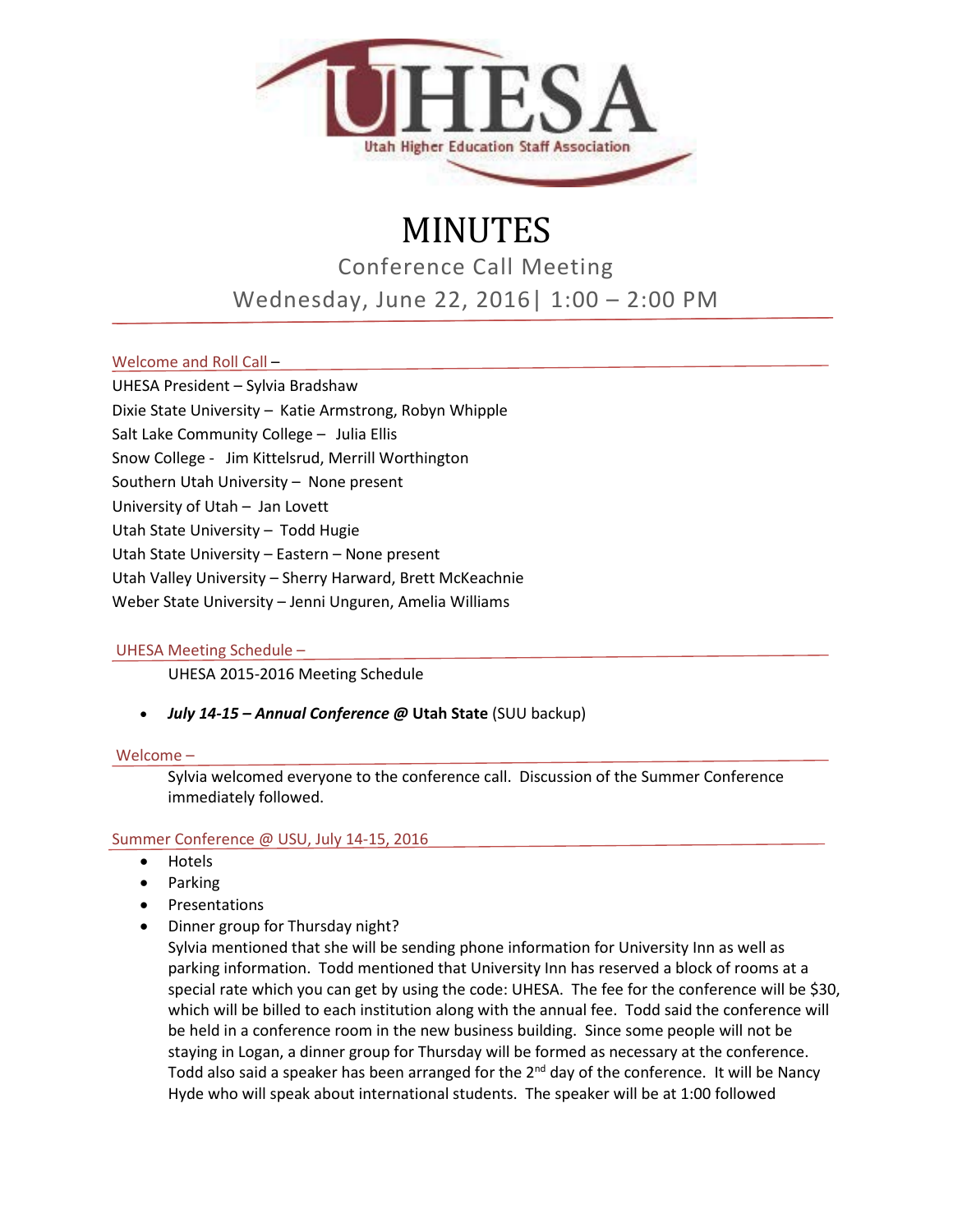immediately by elections. Todd said there will be an opera festival going on and he will get ticket information for anyone who is interested. Sylvia asked that everyone RSVP for the conference by July 1. It was clarified that anyone can come to the conference, but only delegates can vote. It is up to each institution to decide whether the old or new delegate will vote. Nominations will take place the first day, and elections will take place the second day. Brett said that both delegates and alternates can nominate, but only delegates can vote. The offices of President-Elect, Secretary, and PR/Media will be voted on. Treasurer will be discussed at the conference.

Sylvia mentioned that DSU will have a large vehicle going to the conference and anyone along the I-15 corridor that wishes to carpool should contact her.

## Approval of Minutes – May Conference Call

January-May minutes all need to be posted on the website.

Minutes for the May meeting were approved. Since previous minutes have not been posted Todd will resend them to James Miller for posting.

#### Legislative Committee Report – Clint Moser

## [Final Overtime Ruling Announcement](http://www.politico.com/tipsheets/morning-shift/2016/05/obama-administration-to-unveil-major-overtime-rule-wednesday-building-trades-lash-out-against-steyer-eeoc-wellness-regs-leave-everyone-unhappy-214334)

Sylvia asked each institution to report on what was going on with regard to the Final Overtime Ruling.

DSU – Katie reported that conversations are being held between staff associations, the compensation committee and HR. No decisions have been made.

Sylvia noted that Travis Rosenberg from DSU is heading up the HR response for institutions from around the state. The big question is how to define the academic administration exception, which applies if the salary is at least as high as the lowest paid faculty member. He is seeking clarification about whether the \$30,000-\$40,000 salary on a 9-month contract must be adjusted to a 12-month equivalent to apply the exception. That will make a big difference in whether the exception is useful.

SLCC – Julia said she hasn't had a chance to look at it yet, but will be prepared to discuss it at the conference next month.

WSU – Jenni said it was being discussed in staff council and HR. She said HR had sent a memo to all staff about it. Amelia said they are trying to decide the qualifications for applying the ruling and the staff council has offered help. Sylvia asked Jenni to send a copy of the memo to her. USU – Todd said HR has met with the staff association and the President's Council is formulating a plan. The plan is to hold town meetings to inform staff about the changes. HR has indicated they will be very strict in applying the ruling to avoid possible problems.

Snow – Jim said HR had sent out an email. He said that at first look it doesn't appear there will be major changes. Sylvia asked him to send her the email.

U of U – Jan said there has been no official communication. HR is asking department heads not to do anything until HR makes decisions. A concern has been raised about what will happen to raises for staff unaffected by the ruling if budget needs to be used to deal with the ruling. UVU – Sherry said that 2 emails have been sent to staff. The cabinet and HR are gathering information to make adjustments. The General Counsel in involved to make sure legal concerns are addressed.

Sylvia asked if there were any ideas going forward. She mentioned that a memo with links had been sent to USHE right after the ruling asking to be involved in the process. She has heard nothing back, but since USHE usually allows institutions to make their own decisions in matters such as this she did not find that surprising.